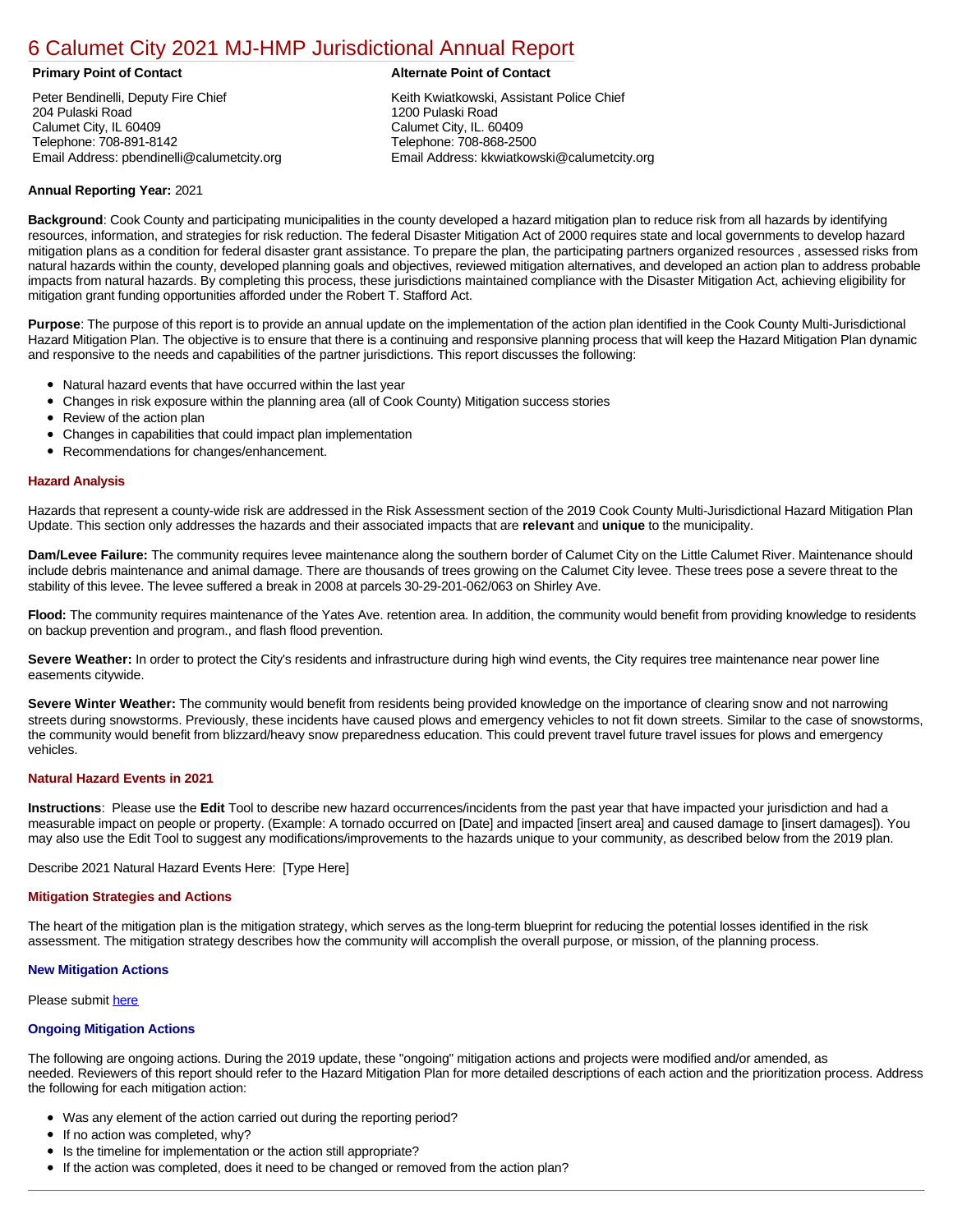| TABLE: HAZARD MITIGATION ACTION PLAN MATRIX                                                                                                                                                                                |                                                                                                                                                                                                                                          |             |                                                                                                                                                                                                                                                                                      |                              |                                                                                |                          |                                     |                                                            |  |  |
|----------------------------------------------------------------------------------------------------------------------------------------------------------------------------------------------------------------------------|------------------------------------------------------------------------------------------------------------------------------------------------------------------------------------------------------------------------------------------|-------------|--------------------------------------------------------------------------------------------------------------------------------------------------------------------------------------------------------------------------------------------------------------------------------------|------------------------------|--------------------------------------------------------------------------------|--------------------------|-------------------------------------|------------------------------------------------------------|--|--|
| <b>Completion status legend:</b><br>O = Action Ongoing toward Completion<br>$N = New$<br>$R =$ Want Removed from Annex<br>$C = Project Completed$<br>$X = No$ Action Taken                                                 |                                                                                                                                                                                                                                          |             |                                                                                                                                                                                                                                                                                      |                              |                                                                                |                          |                                     |                                                            |  |  |
| 2021 Status                                                                                                                                                                                                                | 2020 Status                                                                                                                                                                                                                              | 2019 Status | <b>Hazards</b><br><b>Mitigated</b>                                                                                                                                                                                                                                                   | <b>Objectives</b><br>Met     | Lead<br>Agencies                                                               | <b>Estimated</b><br>Cost | Sources of<br><b>Funding</b>        | <b>Timeline/Projected</b><br><b>Completion Date</b><br>(a) |  |  |
| Action C1.1—Continue using the Floodplain Management Committee as hazard advisory board to the City Council. Collect information, report to City<br>Council, participating offices, and the public on Plan implementation. |                                                                                                                                                                                                                                          |             |                                                                                                                                                                                                                                                                                      |                              |                                                                                |                          |                                     |                                                            |  |  |
| <b>Status Description:</b>                                                                                                                                                                                                 |                                                                                                                                                                                                                                          |             |                                                                                                                                                                                                                                                                                      |                              |                                                                                |                          |                                     |                                                            |  |  |
| Ongoing                                                                                                                                                                                                                    |                                                                                                                                                                                                                                          | Ongoing     | Flooding                                                                                                                                                                                                                                                                             | 3, 4, 5, 6, 8, 10,<br>12, 13 | Emergency<br>Services and<br><b>Disaster</b><br>Agency                         | Low                      | City, General<br>Revenue            | Short-term ongoing                                         |  |  |
|                                                                                                                                                                                                                            | Action C1.2—Continue participation in CRS and Program Reviews; Building code review to improve Building Code Effectiveness Grading Schedule<br>classification, community assistance visit by FEMA, cycle verification visit for the CRS. |             |                                                                                                                                                                                                                                                                                      |                              |                                                                                |                          |                                     |                                                            |  |  |
| <b>Status Description:</b>                                                                                                                                                                                                 |                                                                                                                                                                                                                                          |             |                                                                                                                                                                                                                                                                                      |                              |                                                                                |                          |                                     |                                                            |  |  |
| Ongoing                                                                                                                                                                                                                    |                                                                                                                                                                                                                                          | Ongoing     | Flooding                                                                                                                                                                                                                                                                             | 3, 10, 11                    | Emergency<br>Services and<br><b>Disaster</b><br>Agency                         | Low                      | City, General<br>Revenue            | Short-term ongoing                                         |  |  |
| Action C1.3-Floodplain Regulations; review and enforcement.                                                                                                                                                                |                                                                                                                                                                                                                                          |             |                                                                                                                                                                                                                                                                                      |                              |                                                                                |                          |                                     |                                                            |  |  |
| <b>Status Description:</b>                                                                                                                                                                                                 |                                                                                                                                                                                                                                          |             |                                                                                                                                                                                                                                                                                      |                              |                                                                                |                          |                                     |                                                            |  |  |
| Ongoing                                                                                                                                                                                                                    |                                                                                                                                                                                                                                          | Ongoing     | Flooding                                                                                                                                                                                                                                                                             | 1, 3, 4, 9, 10,<br>12, 13    | Floodplain<br>Management<br>Committee,<br>Dept. of<br>Inspectional<br>Services | Low                      | City, General<br>Revenue            | Short-term ongoing                                         |  |  |
|                                                                                                                                                                                                                            |                                                                                                                                                                                                                                          |             | Action C1.4-Flood Response Plan: Flood stage forecast map and new flood response procedures.                                                                                                                                                                                         |                              |                                                                                |                          |                                     |                                                            |  |  |
| <b>Status Description:</b>                                                                                                                                                                                                 |                                                                                                                                                                                                                                          |             |                                                                                                                                                                                                                                                                                      |                              |                                                                                |                          |                                     |                                                            |  |  |
| Ongoing                                                                                                                                                                                                                    |                                                                                                                                                                                                                                          | Ongoing     | Flooding                                                                                                                                                                                                                                                                             | 1, 5, 8, 9, 12               | Emergency<br>Services and<br><b>Disaster</b><br>Agency                         | Medium                   | City, General<br>Revenue            | Short-term                                                 |  |  |
|                                                                                                                                                                                                                            |                                                                                                                                                                                                                                          |             | Action C1.5—Mitigation of Floodplain Properties: Properties exposed to flood damage shall be protected through property protection measures where                                                                                                                                    |                              |                                                                                |                          |                                     |                                                            |  |  |
| <b>Status Description:</b>                                                                                                                                                                                                 | regional structural projects are not feasible.                                                                                                                                                                                           |             |                                                                                                                                                                                                                                                                                      |                              |                                                                                |                          |                                     |                                                            |  |  |
| Ongoing                                                                                                                                                                                                                    |                                                                                                                                                                                                                                          | Ongoing     | Flooding                                                                                                                                                                                                                                                                             | 1, 2, 6, 7, 9, 10            | Department of<br>Inspectional<br>Services                                      | High                     | City, General<br>Revenue,<br>Grants | Ongoing                                                    |  |  |
|                                                                                                                                                                                                                            |                                                                                                                                                                                                                                          |             | Action C1.6-The Department of Inspection Services will continue to administer the rebate program to encourage and assist property owners with<br>protecting their properties from sewer backup. For every dollar spent by City, \$2 will be spent to protect a property from damage. |                              |                                                                                |                          |                                     |                                                            |  |  |
| <b>Status Description:</b>                                                                                                                                                                                                 |                                                                                                                                                                                                                                          |             |                                                                                                                                                                                                                                                                                      |                              |                                                                                |                          |                                     |                                                            |  |  |
|                                                                                                                                                                                                                            |                                                                                                                                                                                                                                          | Completed   | Flooding, Severe<br>Weather                                                                                                                                                                                                                                                          | 2, 7, 9                      | Department of<br>Inspectional<br>Services                                      | \$30,000;<br>Medium      | City, General<br>Revenue            | Completed                                                  |  |  |
|                                                                                                                                                                                                                            |                                                                                                                                                                                                                                          |             | Action C1.7-Investigation of Critical Facilities to determine if buildings/facilities are located in hazardous locations.                                                                                                                                                            |                              |                                                                                |                          |                                     |                                                            |  |  |
| <b>Status Description:</b>                                                                                                                                                                                                 |                                                                                                                                                                                                                                          |             |                                                                                                                                                                                                                                                                                      |                              |                                                                                |                          |                                     |                                                            |  |  |
| Ongoing                                                                                                                                                                                                                    |                                                                                                                                                                                                                                          | Ongoing     | All Hazards                                                                                                                                                                                                                                                                          | 1, 2, 7                      | Emergency<br>Services and<br><b>Disaster</b><br>Agency                         | \$100,000; High          | City, General<br>Revenue,<br>Grants | Long-term<br>Depending on<br>funding                       |  |  |
| Action C1.8—Critical Facilities Emergency Response Plans. Provide advice and assistance on developing emergency response plans for the interested<br>critical facilities regarding appropriate hazards.                    |                                                                                                                                                                                                                                          |             |                                                                                                                                                                                                                                                                                      |                              |                                                                                |                          |                                     |                                                            |  |  |
| <b>Status Description:</b>                                                                                                                                                                                                 |                                                                                                                                                                                                                                          |             |                                                                                                                                                                                                                                                                                      |                              |                                                                                |                          |                                     |                                                            |  |  |
| Ongoing                                                                                                                                                                                                                    |                                                                                                                                                                                                                                          | Ongoing     | Multi-Hazard                                                                                                                                                                                                                                                                         | 1, 2, 7                      | Emergency<br>Services and<br>Disaster<br>Agency                                | Low                      | City, General<br>Revenue            | Short-term                                                 |  |  |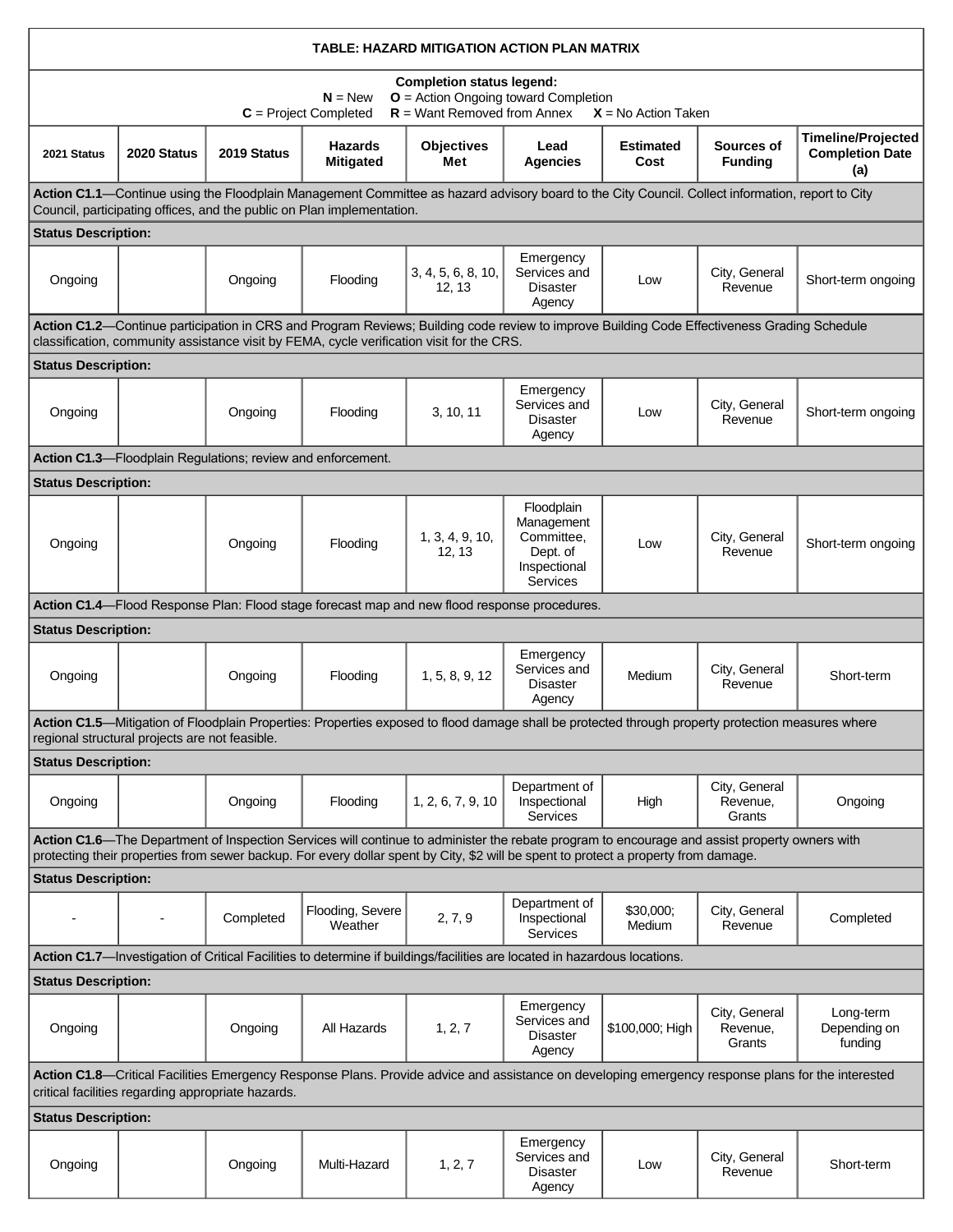| <b>Status Description:</b><br>City, General<br>Completed<br>Flooding<br>1, 2, 3, 8, 9, 12<br><b>City Engineer</b><br>Low<br>Revenue<br>Action C1.10-Stormwater System Maintenance: Continue to maintain drainage channels and the Little Calumet River levee.<br><b>Status Description:</b><br><b>City Water</b><br>Capitalization<br><b>City Engineer</b><br>Flooding/Sewer<br>and Sewer and<br>Program.<br>Medium<br>Completed<br>1, 2, 9, 12<br><b>CDBG Disaster</b><br>Backup<br>Water<br>Recovery Ike<br>Department<br>Program.<br>identified, construction of safe rooms should be considered.<br><b>Status Description:</b><br>Tornado, Severe<br>Emergency<br>City, General<br>Weather,<br>Services and<br>1, 3, 6, 8, 12<br>Ongoing<br>High<br>Ongoing<br>Revenue,<br>Severe Winter<br><b>Disaster</b><br>Grants<br>Weather<br>Agency<br>insurance.<br><b>Status Description:</b><br>Department of<br>City, General<br>Ongoing<br>Flooding<br>4, 6<br>Inspectional<br>Low<br>Ongoing<br>Revenue<br>Services<br>Action C1.13-Outreach Projects to receive CRS credit: Mail newsletters, handouts, public access TV, personal permit advising, on site visits and drainage<br>reviews, internet based information, and public library references to convey hazard mitigation information.<br><b>Status Description:</b><br>Department of<br>City, General |                                                                                                                                                            |  |  |  |  |  |  |  |  |  |
|------------------------------------------------------------------------------------------------------------------------------------------------------------------------------------------------------------------------------------------------------------------------------------------------------------------------------------------------------------------------------------------------------------------------------------------------------------------------------------------------------------------------------------------------------------------------------------------------------------------------------------------------------------------------------------------------------------------------------------------------------------------------------------------------------------------------------------------------------------------------------------------------------------------------------------------------------------------------------------------------------------------------------------------------------------------------------------------------------------------------------------------------------------------------------------------------------------------------------------------------------------------------------------------------------------------------------------------------------------------|------------------------------------------------------------------------------------------------------------------------------------------------------------|--|--|--|--|--|--|--|--|--|
|                                                                                                                                                                                                                                                                                                                                                                                                                                                                                                                                                                                                                                                                                                                                                                                                                                                                                                                                                                                                                                                                                                                                                                                                                                                                                                                                                                  |                                                                                                                                                            |  |  |  |  |  |  |  |  |  |
|                                                                                                                                                                                                                                                                                                                                                                                                                                                                                                                                                                                                                                                                                                                                                                                                                                                                                                                                                                                                                                                                                                                                                                                                                                                                                                                                                                  | Completed                                                                                                                                                  |  |  |  |  |  |  |  |  |  |
|                                                                                                                                                                                                                                                                                                                                                                                                                                                                                                                                                                                                                                                                                                                                                                                                                                                                                                                                                                                                                                                                                                                                                                                                                                                                                                                                                                  |                                                                                                                                                            |  |  |  |  |  |  |  |  |  |
|                                                                                                                                                                                                                                                                                                                                                                                                                                                                                                                                                                                                                                                                                                                                                                                                                                                                                                                                                                                                                                                                                                                                                                                                                                                                                                                                                                  |                                                                                                                                                            |  |  |  |  |  |  |  |  |  |
|                                                                                                                                                                                                                                                                                                                                                                                                                                                                                                                                                                                                                                                                                                                                                                                                                                                                                                                                                                                                                                                                                                                                                                                                                                                                                                                                                                  | Completed                                                                                                                                                  |  |  |  |  |  |  |  |  |  |
|                                                                                                                                                                                                                                                                                                                                                                                                                                                                                                                                                                                                                                                                                                                                                                                                                                                                                                                                                                                                                                                                                                                                                                                                                                                                                                                                                                  | Action C1.11—Safe Rooms and Sheltering: Residences, businesses, critical facilities, health care facilities and schools should be considered. As needs are |  |  |  |  |  |  |  |  |  |
|                                                                                                                                                                                                                                                                                                                                                                                                                                                                                                                                                                                                                                                                                                                                                                                                                                                                                                                                                                                                                                                                                                                                                                                                                                                                                                                                                                  |                                                                                                                                                            |  |  |  |  |  |  |  |  |  |
|                                                                                                                                                                                                                                                                                                                                                                                                                                                                                                                                                                                                                                                                                                                                                                                                                                                                                                                                                                                                                                                                                                                                                                                                                                                                                                                                                                  | Long-term                                                                                                                                                  |  |  |  |  |  |  |  |  |  |
|                                                                                                                                                                                                                                                                                                                                                                                                                                                                                                                                                                                                                                                                                                                                                                                                                                                                                                                                                                                                                                                                                                                                                                                                                                                                                                                                                                  | Action C1.12—Promotion of Flood Insurance: Property owners in 100-year and 500-year floodplain should be encouraged to purchase and maintain flood         |  |  |  |  |  |  |  |  |  |
|                                                                                                                                                                                                                                                                                                                                                                                                                                                                                                                                                                                                                                                                                                                                                                                                                                                                                                                                                                                                                                                                                                                                                                                                                                                                                                                                                                  |                                                                                                                                                            |  |  |  |  |  |  |  |  |  |
|                                                                                                                                                                                                                                                                                                                                                                                                                                                                                                                                                                                                                                                                                                                                                                                                                                                                                                                                                                                                                                                                                                                                                                                                                                                                                                                                                                  | Ongoing                                                                                                                                                    |  |  |  |  |  |  |  |  |  |
|                                                                                                                                                                                                                                                                                                                                                                                                                                                                                                                                                                                                                                                                                                                                                                                                                                                                                                                                                                                                                                                                                                                                                                                                                                                                                                                                                                  |                                                                                                                                                            |  |  |  |  |  |  |  |  |  |
|                                                                                                                                                                                                                                                                                                                                                                                                                                                                                                                                                                                                                                                                                                                                                                                                                                                                                                                                                                                                                                                                                                                                                                                                                                                                                                                                                                  |                                                                                                                                                            |  |  |  |  |  |  |  |  |  |
| Ongoing<br>All Hazards<br>6,8,11<br>Ongoing<br>Inspectional<br>Low<br>Revenue<br>Services                                                                                                                                                                                                                                                                                                                                                                                                                                                                                                                                                                                                                                                                                                                                                                                                                                                                                                                                                                                                                                                                                                                                                                                                                                                                        | Ongoing                                                                                                                                                    |  |  |  |  |  |  |  |  |  |
| Action C1.14-Special Public Information Projects: Additional public information projects.                                                                                                                                                                                                                                                                                                                                                                                                                                                                                                                                                                                                                                                                                                                                                                                                                                                                                                                                                                                                                                                                                                                                                                                                                                                                        |                                                                                                                                                            |  |  |  |  |  |  |  |  |  |
| <b>Status Description:</b>                                                                                                                                                                                                                                                                                                                                                                                                                                                                                                                                                                                                                                                                                                                                                                                                                                                                                                                                                                                                                                                                                                                                                                                                                                                                                                                                       |                                                                                                                                                            |  |  |  |  |  |  |  |  |  |
| Emergency<br>Services and<br><b>Disaster</b><br>City, General<br>6, 8, 11<br>Ongoing<br>Ongoing<br>All Hazards<br>Agency,<br>Low<br>Revenue<br>Floodplain<br>Management<br>Committee                                                                                                                                                                                                                                                                                                                                                                                                                                                                                                                                                                                                                                                                                                                                                                                                                                                                                                                                                                                                                                                                                                                                                                             | Ongoing                                                                                                                                                    |  |  |  |  |  |  |  |  |  |
| Action C1.15-Staff Training: Pursue training seminars and conferences conducted by Illinois Association of Floodplain and Stormwater Management,<br>Illinois Dept. of Natural Resources, Metropolitan Water Reclamation District of Greater Chicago and FEMA.                                                                                                                                                                                                                                                                                                                                                                                                                                                                                                                                                                                                                                                                                                                                                                                                                                                                                                                                                                                                                                                                                                    |                                                                                                                                                            |  |  |  |  |  |  |  |  |  |
| <b>Status Description:</b>                                                                                                                                                                                                                                                                                                                                                                                                                                                                                                                                                                                                                                                                                                                                                                                                                                                                                                                                                                                                                                                                                                                                                                                                                                                                                                                                       |                                                                                                                                                            |  |  |  |  |  |  |  |  |  |
| City Dept. of<br>City, General<br>Completed<br>Flooding<br>Inspectional<br>1, 4, 6, 8, 10<br>Low<br>Revenue<br>Services                                                                                                                                                                                                                                                                                                                                                                                                                                                                                                                                                                                                                                                                                                                                                                                                                                                                                                                                                                                                                                                                                                                                                                                                                                          | Completed                                                                                                                                                  |  |  |  |  |  |  |  |  |  |
| Action C1.16—Maintain good standing under the National Flood Insurance Program by implementing programs that meet or exceed the minimum NFIP<br>requirements. Such programs include enforcing an adopted flood damage prevention ordinance, participating in floodplain mapping updates, and providing<br>public assistance and information on floodplain requirements and impacts.                                                                                                                                                                                                                                                                                                                                                                                                                                                                                                                                                                                                                                                                                                                                                                                                                                                                                                                                                                              |                                                                                                                                                            |  |  |  |  |  |  |  |  |  |
| <b>Status Description:</b>                                                                                                                                                                                                                                                                                                                                                                                                                                                                                                                                                                                                                                                                                                                                                                                                                                                                                                                                                                                                                                                                                                                                                                                                                                                                                                                                       |                                                                                                                                                            |  |  |  |  |  |  |  |  |  |
| Emergency<br>Services and<br>City, General<br>Completed<br>Flooding<br>4, 6, 9<br>Low<br><b>Disaster</b><br>Revenue<br>Agency                                                                                                                                                                                                                                                                                                                                                                                                                                                                                                                                                                                                                                                                                                                                                                                                                                                                                                                                                                                                                                                                                                                                                                                                                                    | Completed                                                                                                                                                  |  |  |  |  |  |  |  |  |  |
| Actions C1.17-Where feasible, implement a program to record high water marks following high-water events.                                                                                                                                                                                                                                                                                                                                                                                                                                                                                                                                                                                                                                                                                                                                                                                                                                                                                                                                                                                                                                                                                                                                                                                                                                                        |                                                                                                                                                            |  |  |  |  |  |  |  |  |  |
| <b>Status Description:</b>                                                                                                                                                                                                                                                                                                                                                                                                                                                                                                                                                                                                                                                                                                                                                                                                                                                                                                                                                                                                                                                                                                                                                                                                                                                                                                                                       |                                                                                                                                                            |  |  |  |  |  |  |  |  |  |
| City, General<br>Revenue:<br>Flooding, Severe<br>3, 6, 9<br><b>Calumet City</b><br>Medium<br><b>FEMA Grant</b><br>Ongoing<br>Ongoing<br>Weather<br>Funds (Public<br>Assistance)                                                                                                                                                                                                                                                                                                                                                                                                                                                                                                                                                                                                                                                                                                                                                                                                                                                                                                                                                                                                                                                                                                                                                                                  | Long-term                                                                                                                                                  |  |  |  |  |  |  |  |  |  |